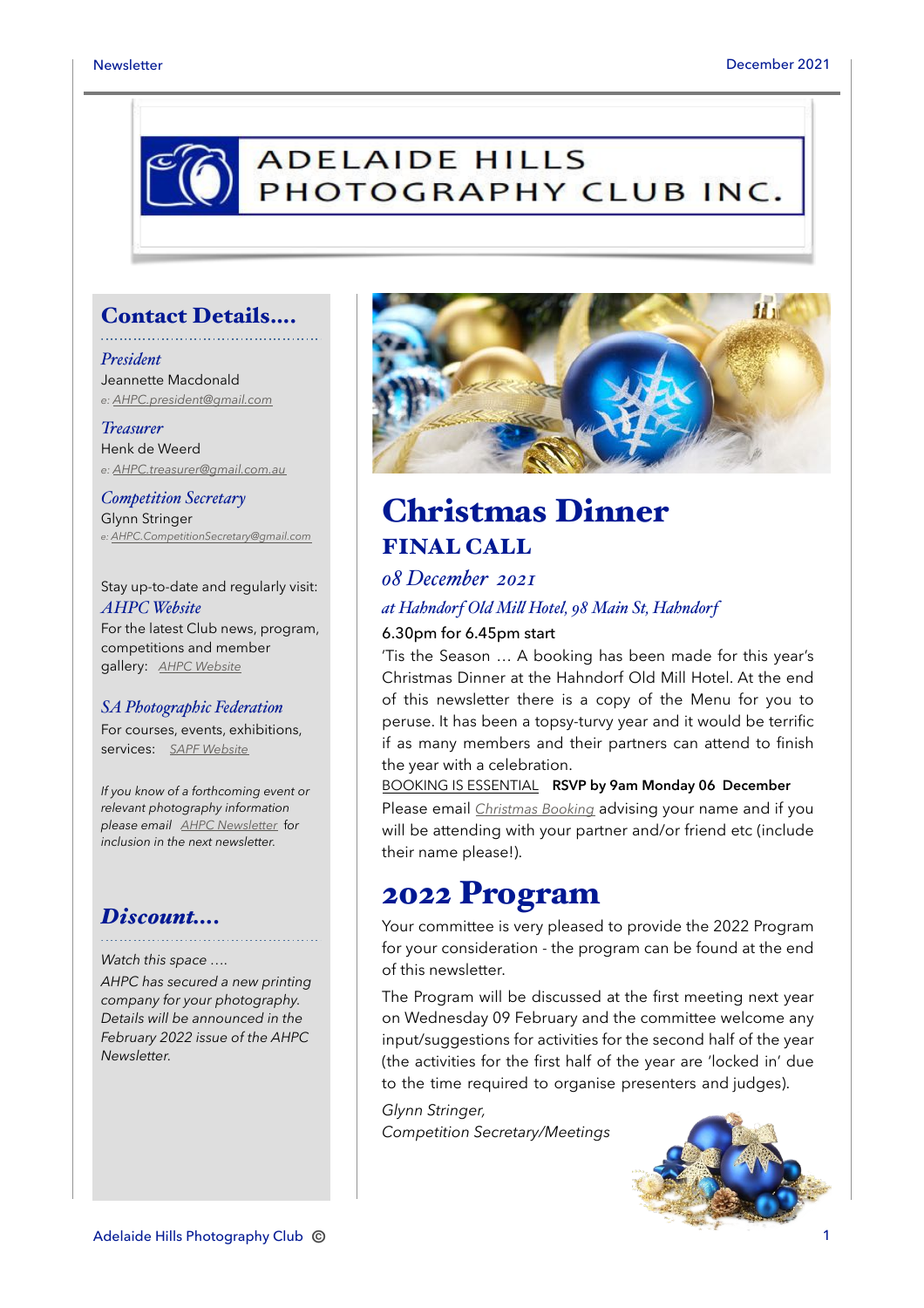# APS Photo Walk Day 2022 …

After a successful event in 2021, the APS is holding another Photo Walk Day on 14 May 2022 - keep the date free. For more information please see the APS website for *[Photo Walk 2022](https://www.a-p-s.org.au/index.php/events/photo-walk-day)*

# Nature Photography …

The South Australian Museum is excited to announce that entries for the 2022 Australian Geographic Nature Photographer of the Year competition are now open.

There is no restriction on age or experience, and all photographs are judged anonymously on the merit of the individual image. Competition details are available at *[SA Museum Nature 2022](https://www.samuseum.sa.gov.au/c/npoty/competition)*



## From the President …

This year we have continued to run our meetings whilst complying with Government restrictions regarding COVID. Unfortunately, our numbers are depleted somewhat from 2019 but your Committee continues to strive to make the meetings interesting, informative and a bit of fun.

Our Past President, Peter Jackson, stood down from the committee this year and we must thank him for his untiring efforts in establishing the club and building it to what it has become. We are indebted to Peter, our heartfelt thanks to you for all the effort and work you have done. We miss you at the committee meetings!

Throughout the year, apart from the meetings, we held our fundraising BBQ at Bunnings, our 10th Anniversary with a display of members images at the Mt Barker and Stirling Libraries. These were very well received and will be repeated again in 2022. We endeavoured to have a field day the Mt Lofty Botanic Gardens but unfortunately mother nature had other ideas and we got drowned! Perhaps we'll try again next autumn. We received an invitation from the Callington Show to do a similar display to the Libraries which we accepted and Henk, Glynn & myself had an enjoyable day discussing Photography and the Club with visitors to the Show. We may do it again next year and also look at doing something similar at Strathalbyn, Mt Barker, and/or Uraidla Shows.

The Program Committee, which consists of Glynn Stringer, David Cowles, Paula Furlani and myself, have completed a draft of your program for 2022, (you will find a copy in this newsletter). We have endeavoured to have a variety of different topics that will cover various requests that we have received from members. At the meeting on 09 February you will have an opportunity to discuss the Program and offer your suggestions for the remainder of the year.

Our last meeting is the Christmas Dinner on 8 December, if you haven't booked please do it now we'd love to see you there.

I would like to thank all of our Committee for the support over the year and wish all members, friends and families a very Merry Christmas and hope your New Year will be Healthy, Happy and Prosperous. I look forward to seeing you all in 2022.

Regards

Jeannette



*Wishing you and your family MERRY CHRISTMAS & HAPPY NEW YEAR Please stay safe*